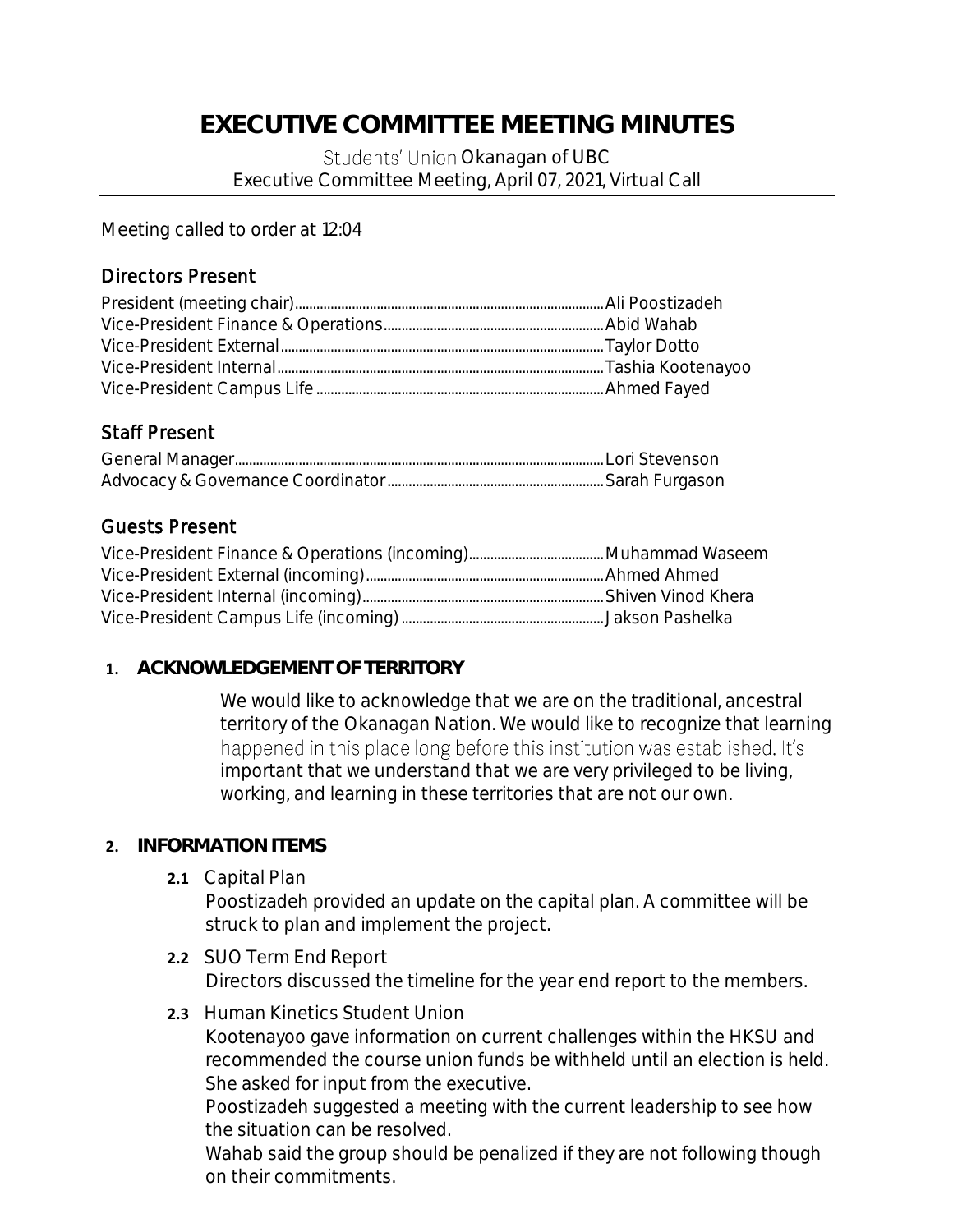Directors agreed that Kootenayoo and Poostizadeh should attempt to contact the leadership to set up a meeting.

**2.4** SUO Communications

Poostizadeh discussed the ongoing challenges with communication and suggested that the SUO needs a communications department, separate from other staff roles/departments.

Dotto agreed that a recommendation should be made to the incoming board for a full-time, permanent communications position.

Kootenayoo agreed with Dotto but thought that the current board should make the decision so that hiring can commence in May/June.

Waseem said the issue is greater than social media and wanted a focus on a greater spectrum of communications, including an app.

Poostizadeh clarified that the position would be a communications specialist that would work on more than social media content. He gave additional information about the efforts to produce an app in the past and why that has not been successful.

Jakson asked for more information about the part-time position that was hired.

Poostizadeh said the position was to supplement the work being done by the Campus Life Coordinator.

Stevenson added that the position is a part-time student position, paid honoraria and will be reevaluated at the end of April.

#### **20/04/07.01 MOTION**

Kootenayoo/Dotto

Be it resolved that a recommendation be made to the Board of Directors to hire a full-time, permanent staff Communications Coordinator. **CARRIED**

**2.5** Director Appreciation

Kootenayoo suggested that the executive do something to recognize a board member who has made a significant contribution over the term, as has been done in the past.

All agreed.

**2.6** March Board Honoraria

**20/04/07.01 MOTION**

#### Dotto/Kootenayoo

Be it resolved that March honoraria be disbursed as follows:

| Name            | Honoraria Percentage |
|-----------------|----------------------|
| Kai Rogers      | 100%                 |
| Rohan Dabral    | 100%                 |
| Jakson Pashelka | 100%                 |
| Taha Ilyas      | 100%                 |
| Cassidy Wallis  | $100\%$              |